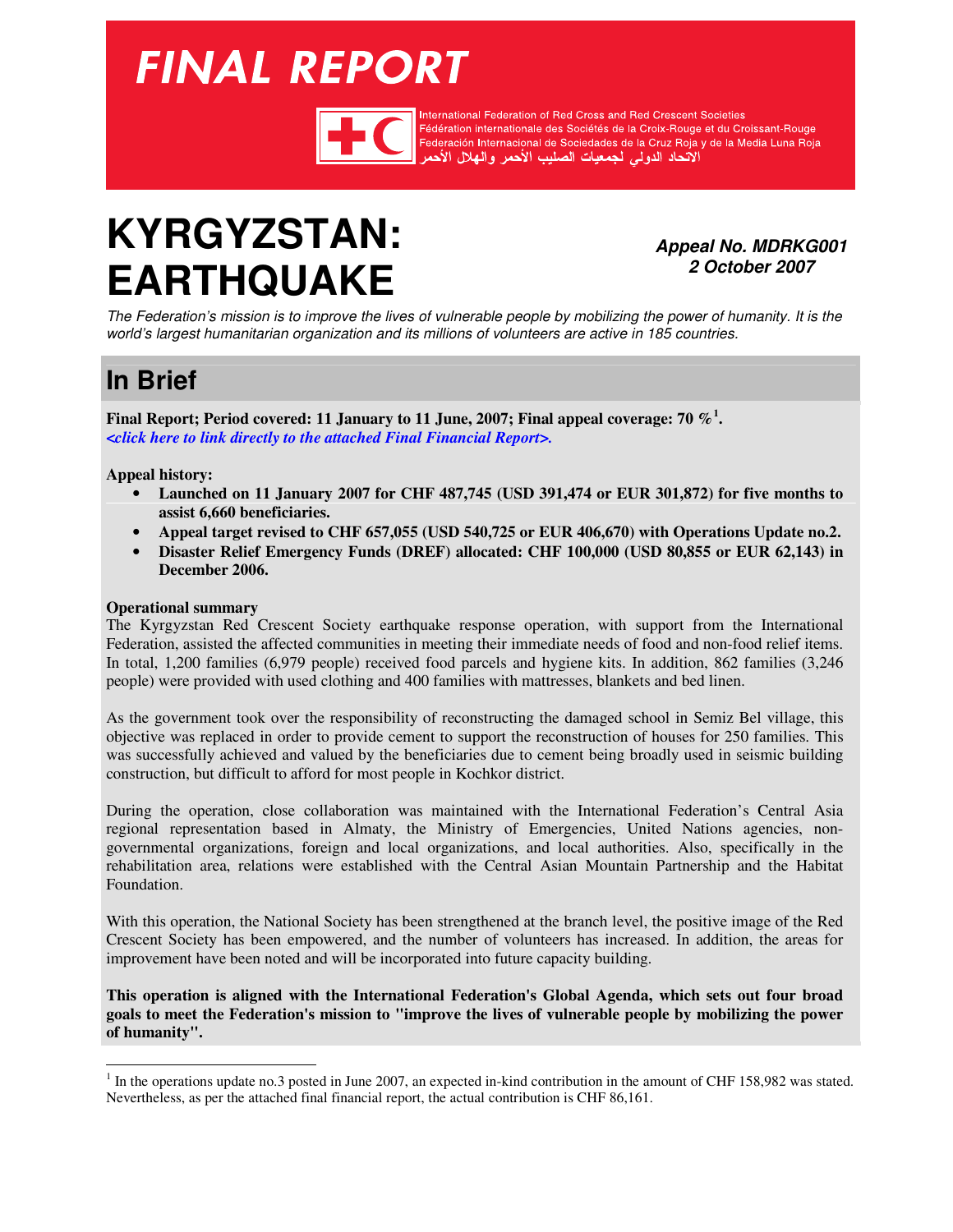**Global Agenda Goals:** 

- **Reduce the numbers of deaths, injuries and impact from disasters.**
- **Reduce the number of deaths, illnesses and impact from diseases and public health emergencies.**
- **Increase local community, civil society and Red Cross Red Crescent capacity to address the most urgent situations of vulnerability.**
- **Reduce intolerance, discrimination and social exclusion and promote respect for diversity and human dignity.**

#### *For further information specifically related to this operation please contact:*

- *In Kyrgyzstan: Aigul Atakanova, Disaster Management Coordinator, Kyrgyzstan Red Crescent; email aigul\_atakanova@mail.ru; phone 996 312 66 49 49; fax 996 312 66 21 81*
- *In Kyrgyzstan: Rosa Shayakhmetova, Secretary General, Kyrgyzstan Red Crescent; email 01@redcross.elcat.kg; phone 996312 66 38 86; fax 996312 66 21 81*
- *In Kazakhstan: Drina Karahasanovic, Regional Representative, Regional Representation for Central Asia; email drina.karahasanovic@ifrc.org; phone 7727 291 41 56; fax 7727 291 42 67*

*All International Federation assistance seeks to adhere to the Code of Conduct for the International Red Cross and Red Crescent Movement and Non-Governmental Organizations (NGO's) in Disaster Relief and is committed to the Humanitarian Charter and Minimum Standards in Disaster Response (Sphere) in delivering assistance to the most vulnerable.* 

*For longer-term programmes in this or other countries or regions, please refer to the Federation's Annual Appeal. For support to or for further information concerning Federation programmes or operations in this or other countries, or for national society profiles, please also access the Federation's website at <http://www.ifrc.org>* 

#### **Background and Summary**

An earthquake of 26 December 2006 affected over 34,000 people in Kochkor district of Kyrgyzstan. The earthquake measured 5-6 on the Richter scale and caused damages to more than 6,800 residential buildings, of them 1,332 households have lost their houses completely.

The Kyrgyzstan Red Crescent Society (KRCS) responded immediately after the disaster and, with the support of the International Federation (partly based on the CHF 100,000 released from the Federation's Disaster Relief Emergency Fund), began providing immediate assistance to affected communities. The immediate operational priority need was to provide food and non-food relief items (hygiene kits) for the worst affected population who completely lost their houses. The reconstruction of a damaged school in Semiz Bel village was the initial objective under the rehabilitation section of the Emergency Appeal. However, with the government taking the responsibility over the school reconstruction, this objective was revised so as to support affected communities in building safer households to the extent possible, namely by providing cement to reconstruct houses for 250 families.

During household visits by Red Crescent staff and volunteers some families falling under the initial key selection criterion (loss of house) refused humanitarian relief in favor of their less privileged neighbors. Therefore, in the list of target beneficiaries were included not only those whose houses fell under the first category (destroyed or severely damaged), but also those with houses falling under other categories. The revised criteria applied during beneficiary selection under each objective of the Appeal were as follows:

- Families whose houses fell under 1-4 category of damage according to the emergency ministry's assessment
- Families with disabled children
- Families with disabled parents
- Families with no provider and with children under 16 years old
- Families with five and more children under 16 years old.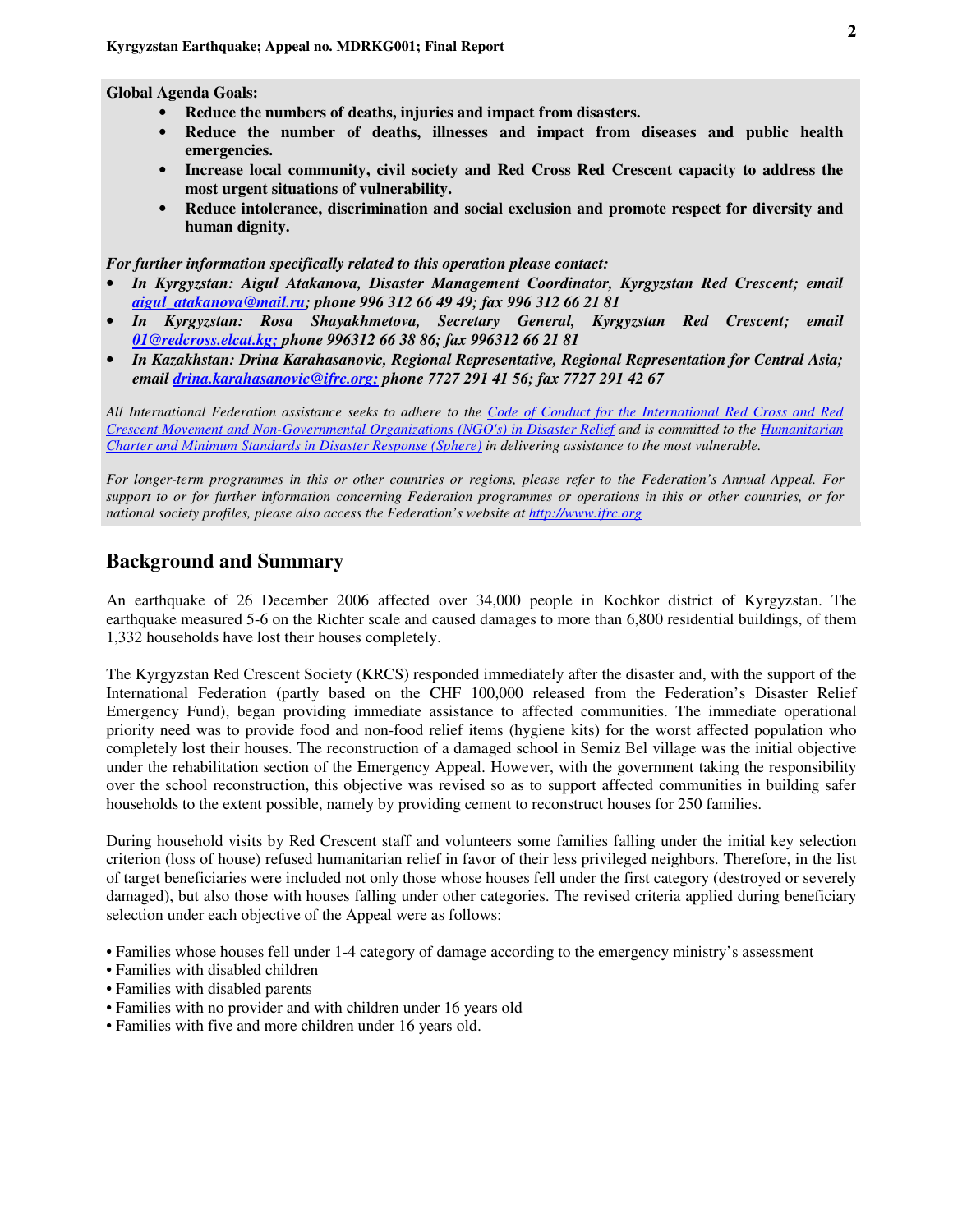Over the period, 6,979 people (1,200 families) received food parcels and hygiene kits. As local families often have many children, the number of actual beneficiaries targeted makes fewer families than was initially planned. In addition, 862 families received used clothing that was part of donor contributions to the Emergency Appeal and 400 families received mattresses, blankets and bed linen. In the closing stage of the operation, cement was distributed among the most vulnerable 250 families who had to rebuild their houses. Food assistance was acceptable in quality, fit the local habit and was nearly the only source of nutrition to most of the affected families. Hygiene items met the needs of local communities and were utilized properly.

With funds attracted through the Emergency Appeal arriving in parts it was difficult to plan relief activities in advance and the exact number of beneficiaries to be covered by the next distributions. Given the poor living conditions of the population in this region and overall political instability in the country, the situation around humanitarian relief was sometimes tense which presented certain challenge for the National Society when compiling the lists of beneficiaries and registering for distribution. Also, public demonstrations in spring delayed some Red Crescent activities related to the rehabilitation phase.

#### **Coordination**

Red Crescent response planning has been done in close collaboration with the International Federation's Central Asia regional representation based in Almaty. The International Federation's regional representation has been also providing technical support and assisted with resources mobilization and monitoring of the operation.

At the headquarters level of the National Society, the operation was coordinated by a group headed by the Secretary General of the Kyrgyzstan Red Crescent. The disaster management department was responsible for implementing the disaster relief operation and worked directly with Naryn oblast branch. The disaster response team of Naryn branch supported the response on the disaster site from the first days of the operation. Members of the teams from neigbouring branches – Chui, Issyk-Kul and Talas – were also involved in the operation at different stages.

The KRCS has a Memorandum of Understanding (MoU) with the Ministry of Emergencies (MoE) stipulating the auxiliary role of the National Society to the government in disaster response. The MoU sets out its responsibility for humanitarian relief; it also covers information exchange, and overall responsibilities related to coordination. Accordingly, the National Society cooperated with the MoE at both national and local level – Red Crescent staff was present at the regular meetings of the disaster commission, set by the government, and participated in information exchange. The National Society also built links with other organizations (United Nations agencies, nongovernmental organizations, foreign and local organizations and businesses) involved in the response operation, so as to avoid overlapping or duplication. During local coordination meetings, conducted on the disaster site, the Red Crescent shared its experience in distribution with other stakeholders.

In the beginning of the operation the KRCS, as a leader of the response operation, hosted a press-conference for local non-governmental organizations and mass media to advocate for beneficiaries' needs, align actions and maintain the profile of the response operation.

Over the course of the operation and when most organizations that had been providing support to affected communities on the disaster site withdrew, the National Society continued staying in close contact with local authorities whose actions were oriented towards the reconstruction of buildings.

In rehabilitation area the Red Crescent cooperated with the Central Asian Mountain Partnership (CAMP)<sup>2</sup>. Namely, joint actions have been developed and carried out to build community capacities in terms of disaster risk management. Also, to achieve its objective in the rehabilitation sector of the Appeal, the National Society worked in partnership with the Habitat Foundation<sup>3</sup>. Thus, after receiving cement from the Red Crescent, target families have been supported by Habitat Foundation in actual reconstruction of their houses.

<sup>&</sup>lt;sup>2</sup> Central Asian Mountain Partnership website **http://www.camp.kg/eng/index.html** 

<sup>&</sup>lt;sup>3</sup> Habitat Foundation website [www.habitat.elcat.kg](http://www.habitat.elcat.kg/website/index.htm)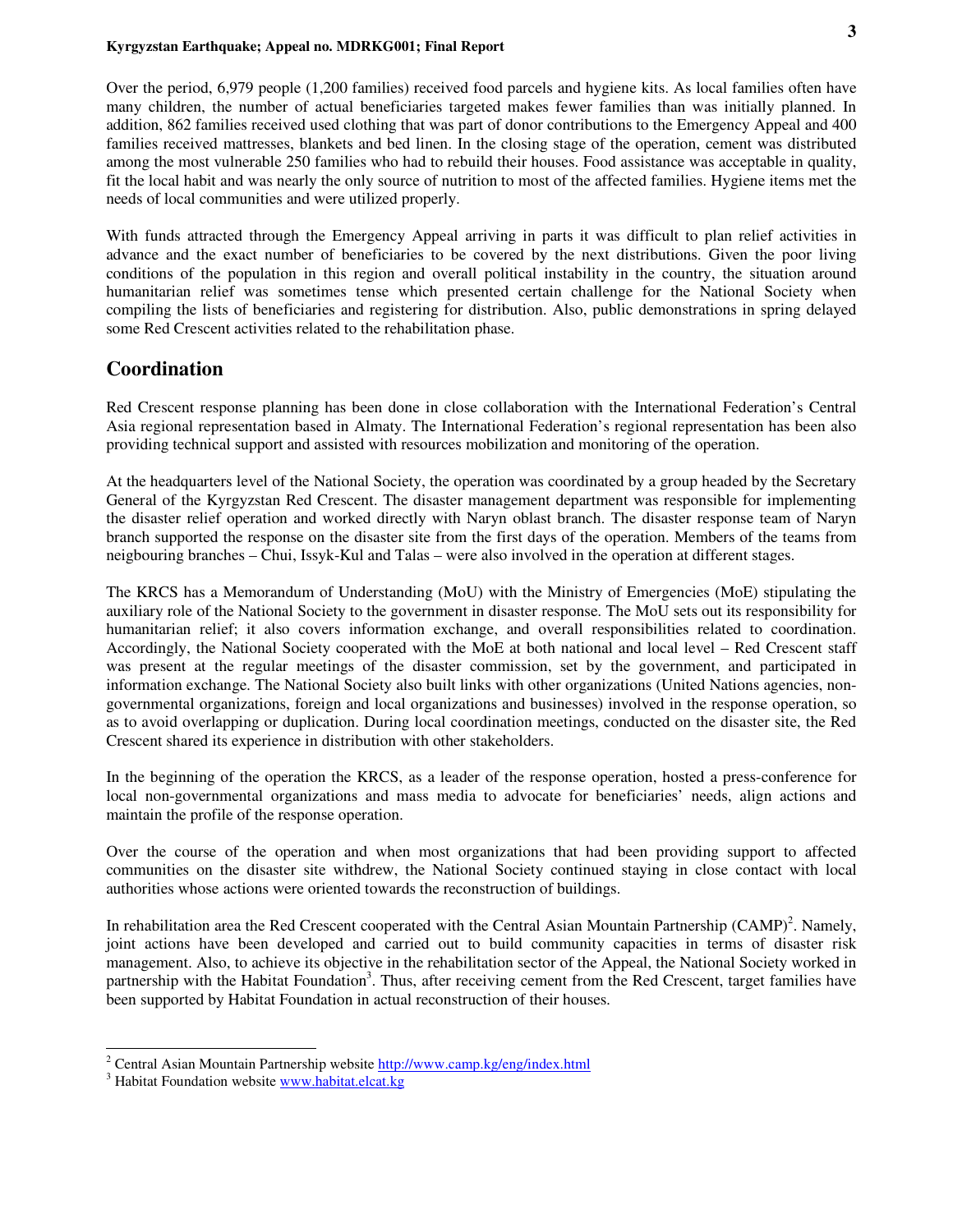In February 2007, debates over coordination issues took place among local authorities and non-governmental organizations, including the Red Crescent, MoE and some others at a state TV programme that discussed lessons learnt from the Kochkor response operation. As a result, it was decided to develop a proper coordination plan for future disaster response activities. On the initiative from the United Nations Development Programme (UNDP) a joint project called enhancing coordination for disaster response in the Kyrgyz Republic has been developed. It stipulates, among other objectives, the establishment of a Disaster Response Coordination Unit, its integration into the country National Disaster Preparedness and Response Plan, compilation of a comprehensive database on available emergency stocks etc. The National Society is part of the project based on the project agreement.

### **Analysis of the operation - objectives, achievements, impact**

#### **Emergency relief**

#### **Objective 1: Provide an emergency food ration for 4 months consisting of rice, flour, sugar and vegetable oil for approximately 1,332 families (6,660 people).**

Food parcels have been distributed by the Red Crescent Society among affected families in a series of distributions. Each time the content of the food parcel was the same:

- Flour  $(50 \text{ kg})$
- Rice  $(25 \text{ kg})$
- Sugar  $(25 \text{ kg})$
- Vegetable oil (10 litres)

Food items have been chosen by taking into consideration local food habits and easiness of storage and use. Food products were familiar to beneficiaries and matched their traditional dietary habits, they were reasonably easy to store, including at a household level, and cooked with minimum fuel.

The table below gives the number of people assisted with food items under the Emergency Appeal:

| <b>Type of relief</b> | Number of<br>families covered | Number of<br>people covered |             |                             |              |
|-----------------------|-------------------------------|-----------------------------|-------------|-----------------------------|--------------|
|                       |                               | Female                      | <b>Male</b> | <b>Children</b><br>under 18 | <b>Total</b> |
| Food parcels          | ,200                          | 2,078                       | 2,587       | 2,314                       | 6,979        |

#### **Objective 2: Provide immediate non-food relief items consisting of hygiene kits for 1,332 families (6,660 people).**

Hygiene kits have been distributed by the Red Crescent Society among affected families in a series of distributions. Each hygiene kit included:

- Detergent  $(5 \text{ kg})$
- Soap (25 pieces)
- Tooth paste (25 pieces)
- Tooth brush (5 pieces)
- Shampoo (2 bottles)

Over the time of operation, mattresses, blankets and bed linen were procured that were initially meant to replenish and extend contingency stocks of the National Society. However, the Red Crescent later distributed these relief items to households who needed them basically due to considerable damage to their houses and cold weather. Each target family received two mattresses, two blankets and two sets of bed linen.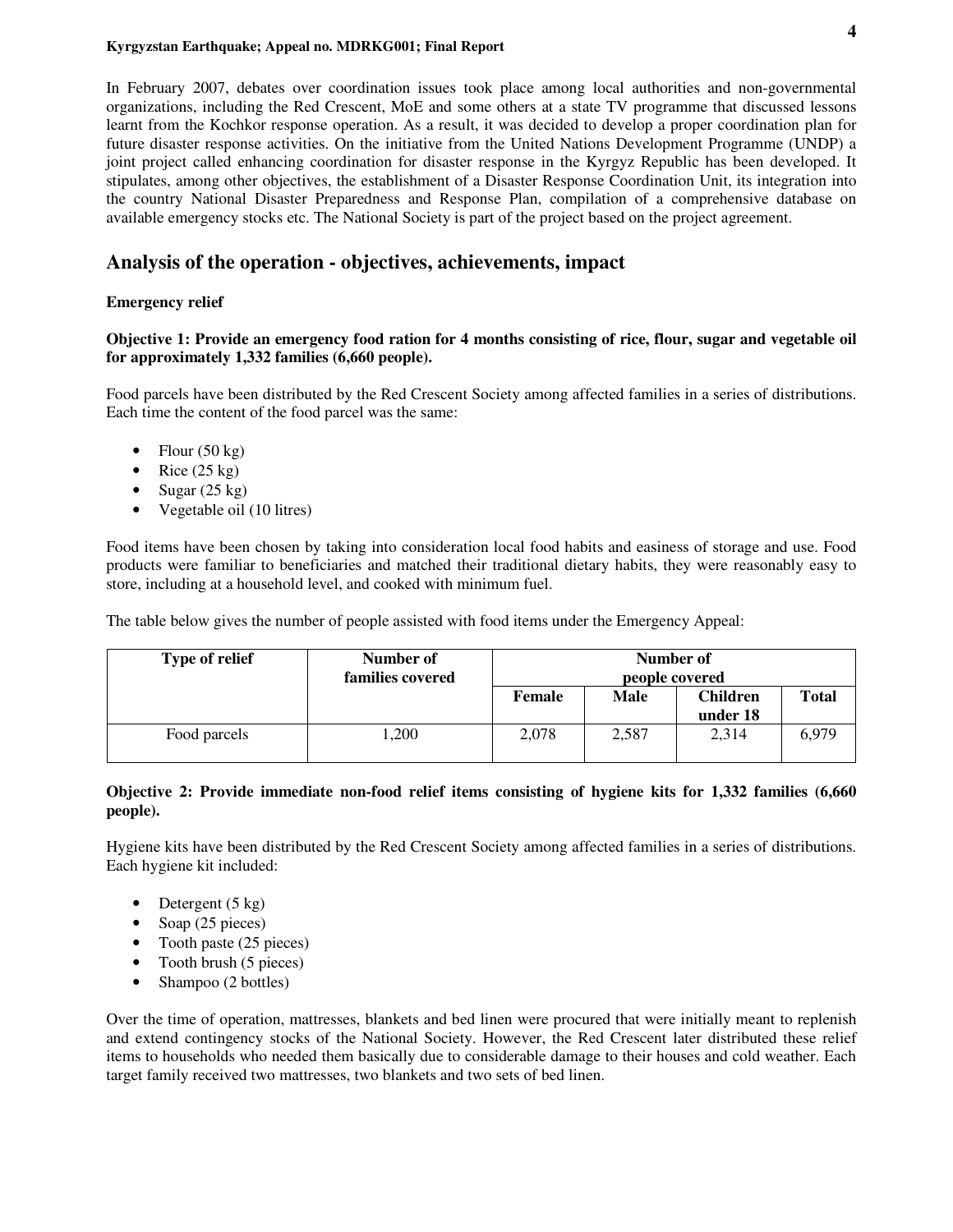The table below gives the number of people assisted with non-food items under the Emergency Appeal:

| <b>Type of relief</b>           | Number of<br>families covered | Number of<br>people covered |             |                             |              |
|---------------------------------|-------------------------------|-----------------------------|-------------|-----------------------------|--------------|
|                                 |                               | Female                      | <b>Male</b> | <b>Children</b><br>under 18 | <b>Total</b> |
| Hygiene kits                    | 1,200                         | 2.078                       | 2,587       | 2,314                       | 6,979        |
| Mattresses, blankets, bed linen | 400                           |                             |             |                             |              |

The National Society also received 16,217 kg of second hand clothing as a contribution to the Appeal. Used clothing was distributed among people from the worst affected village councils in the area – Kochkor, Cholpon, Ak-Kyia, Talaa-Bulak, Kokzhar and Semizbel – with regard to family composition and gender needs. The data is presented in the table below:

| <b>Type of relief</b> | Number of<br>families covered | Number of<br>people covered |             |                             |              |
|-----------------------|-------------------------------|-----------------------------|-------------|-----------------------------|--------------|
|                       |                               | Female                      | <b>Male</b> | <b>Children</b><br>under 18 | <b>Total</b> |
| Used clothing         | 862                           | 651                         | 611         | 1,984                       | 3,246        |

#### **Rehabilitation**

As the government took over responsibility of rebuilding the damaged school in Semiz Bel village, the objective under this section of the Appeal, which initially was to *reconstruct a damaged school in Semiz Bel village*, was revised. Responding to existing needs of affected population, the National Society set a new objective: *to* p*rovide cement to support the reconstruction of houses for 250 families*.

Cement is one of the construction materials broadly used in seismic building but is also expensive and hardly affordable for most people in Kochkor. At the same time government allocations for the reconstruction of houses to affected families were not enough to construct seismically reinforced houses. Following the seismic building codes for safer house would have been a real challenge, especially for those most vulnerable. It was in these circumstances that the National Society decided to support affected communities in building safer households to the extent possible.

#### **Objective 3: Provide cement to support the reconstruction of houses for 250 families.**

In June, the cement was delivered to the affected areas and distributed by Red Crescent staff and volunteers to affected families. The number of people and villages covered are provided below:

| <b>Village</b> | Number of<br>families covered | Number of<br>people covered |             |                             |              |  |  |
|----------------|-------------------------------|-----------------------------|-------------|-----------------------------|--------------|--|--|
|                |                               | Female                      | <b>Male</b> | <b>Children</b><br>under 18 | <b>Total</b> |  |  |
| Cholpon        | 18                            | 28                          | 32          | 102                         | 162          |  |  |
| Epkin          |                               | 21                          | 28          | 62                          | 111          |  |  |
| Kochkor        | 150                           | 224                         | 305         | 568                         | 1,097        |  |  |
| Isakeevo       | 75                            | 104                         | 110         | 468                         | 682          |  |  |
| <b>Total</b>   | 250                           | 377                         | 475         | 1,200                       | 2,052        |  |  |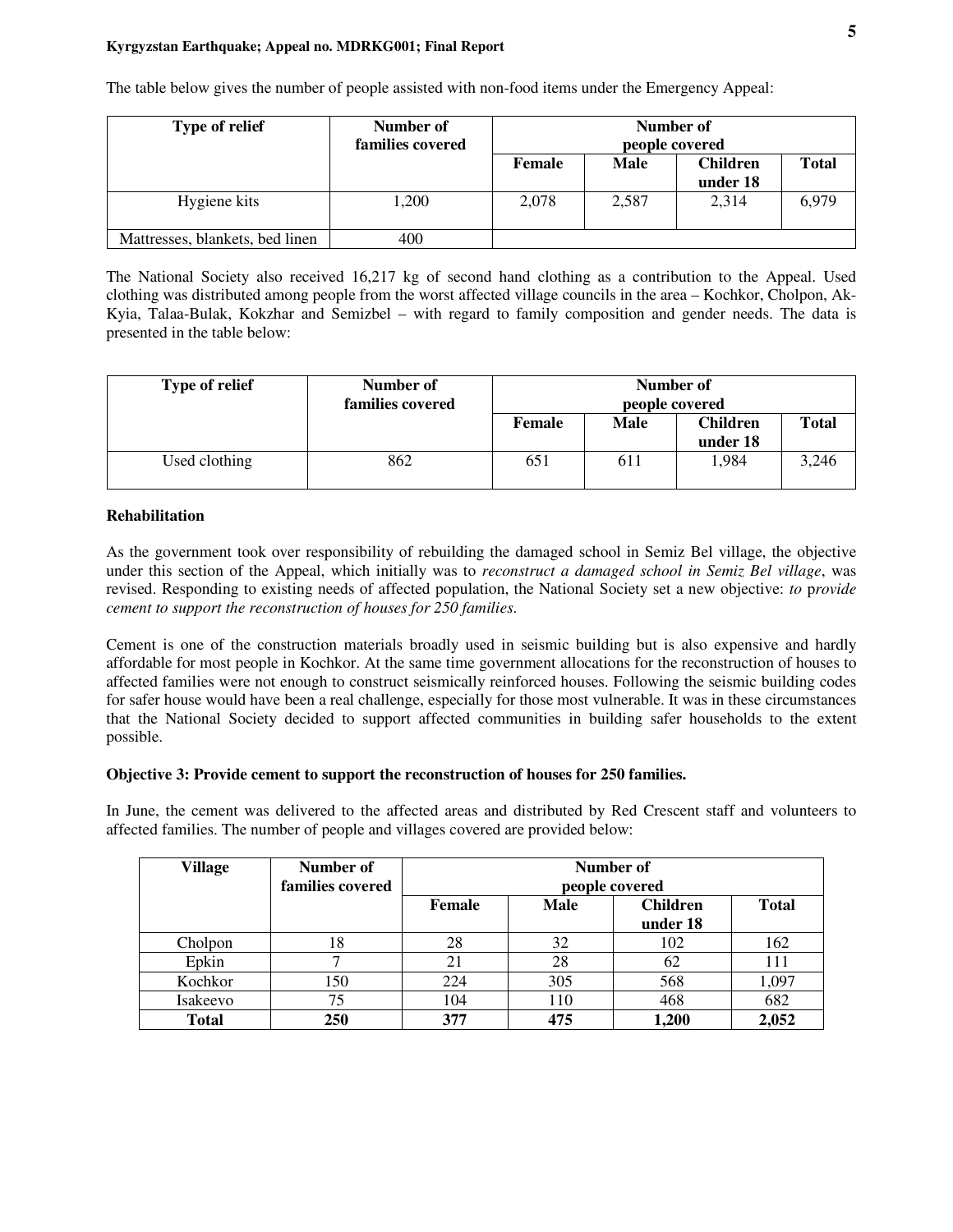#### **Impact**

Food parcels distributed in the course of the Red Crescent response operation improved the food security of vulnerable families affected by the disaster. Non-food relief built the supply of basic hygiene items in target households. Used clothing, mattresses, blankets and bed linen that have been distributed to the poorest of the poor met the needs of people throughout the cold season. Cement that was made available by the National Society for the most disadvantaged families allowed them to reconstruct their houses with consideration to the building codes applied in earthquake prone areas.

Monitoring revealed that food assistance was acceptable in quality and fit the local habit. The distributed food supply was nearly the only source of nutrition to most of the affected families. Hygiene items met the needs of local communities and were utilized properly. Also, the support rendered by Kyrgyzstan Red Crescent has been qualified by target households as timely.

Furthermore, the earthquake response operation fostered women's initiative in Kochkor. Women have become much more active in rebuilding their lives after the disaster. Traditionally in charge of well-being and safety of their families, they demanded that standards of seismic building were observed during the reconstruction to ensure proper housing conditions for future, and even set up a non-governmental organization (NGO) in order to lead and monitor proper reconstruction of their houses.

The NGO joined the Red Crescent and made a plan of joint actions. After the operation a local disaster preparedness committee was established within the NGO and a joint workshop on disaster preparedness was arranged by the Red Crescent Society for 25 community members who will further promote the disaster preparedness work in their village. Discussions on gender issues in the disaster context were included in the workshop agenda. The National Society also equipped the committee with a minimum set of tools for community disaster response.

#### **Red Cross and Red Crescent Movement -- Principles and initiatives**

The earthquake response operation was guided by Kyrgyzstan Red Crescent's mission and the Movement principles. Red Crescent relief distributions have been carried out according to the International Federation standards and National Society rules and procedures. Addressing the gender issue, the National Society prioritized humanitarian assistance to families where the only provider is a woman who has under age children, or is a widow or a single mother.

#### **National Society Capacity Building**

The Red Crescent response operation in Kochkor district has built the response capacity of the National Society at branch level. The operation served as a test for the branch team who had to apply the knowledge it gained at the training in practice. It also tested the mechanisms of interaction between the branch and the headquarters in time of the disaster. Based on lessons learned, the National Society standard operation procedures in disasters have been updated, namely the terms of situation reports for the headquarters, security rules and conditions of volunteer mobilization have been revised.

The response operation also facilitated National Society partnerships with local authorities and helped strengthen the positive image of the Red Crescent in the country. Local authorities, emergency committee and community members referred to the Red Crescent as the only organization that provided a highly professional response among those present on the disaster site.

Also, in the period following the earthquake, the number of Red Crescent volunteers in Kochkor area has increased from 2 to 60. New volunteers are community members who were involved in the Red Crescent relief distributions and who wished to continue volunteering for the National Society. Currently, they actively support the Red Crescent tuberculosis prevention programme in the area. The relief operation attracted new Red Crescent members as well – seven collective members joined.

No disaster management activities had been implemented in Kochkor area before the earthquake struck as according to the official data, the area was not classified as highly disaster prone (no disasters have been registered over the past five years). Following the response operation, the National Society initiated a community-based disaster preparedness (CBDP) project on the site. There have been seven local disaster committees comprising 140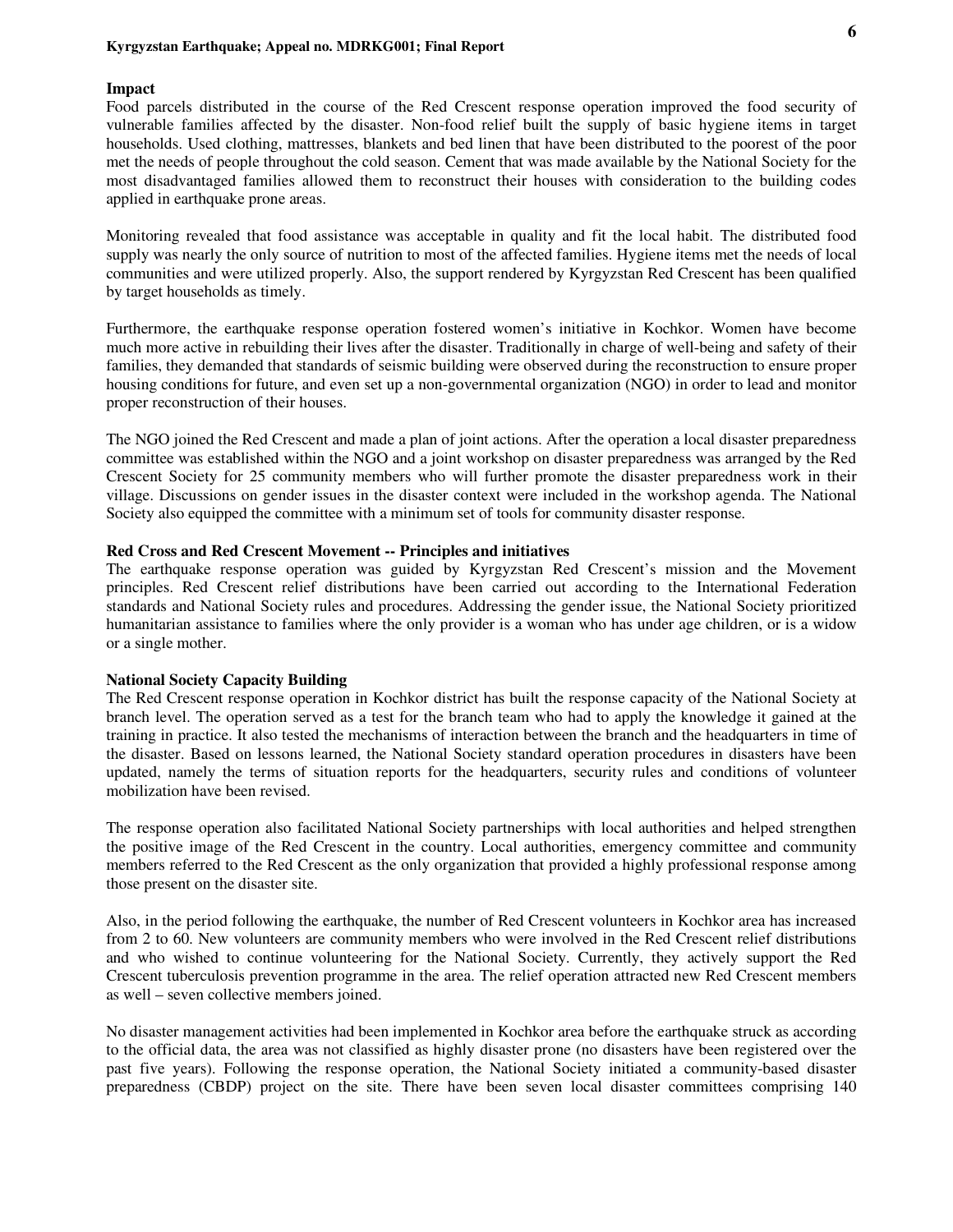<span id="page-6-0"></span>volunteers established in seven villages of the district. Further work with communities includes disaster preparedness training for a group of community members who will be spreading the knowledge among their fellow villagers, information campaigns, disaster risk mapping, development of village contingency plans and simulation exercises.

#### **Lessons learnt**

During the response operation, members of the disaster response teams of the National Society realized that they lack basic psychological skills. The skills on how to give comfort and communicate to people in distress related to disasters need to be included in future trainings of the disaster response teams.

*Final financial report below; [click here to return to the title page.](#page-0-0)*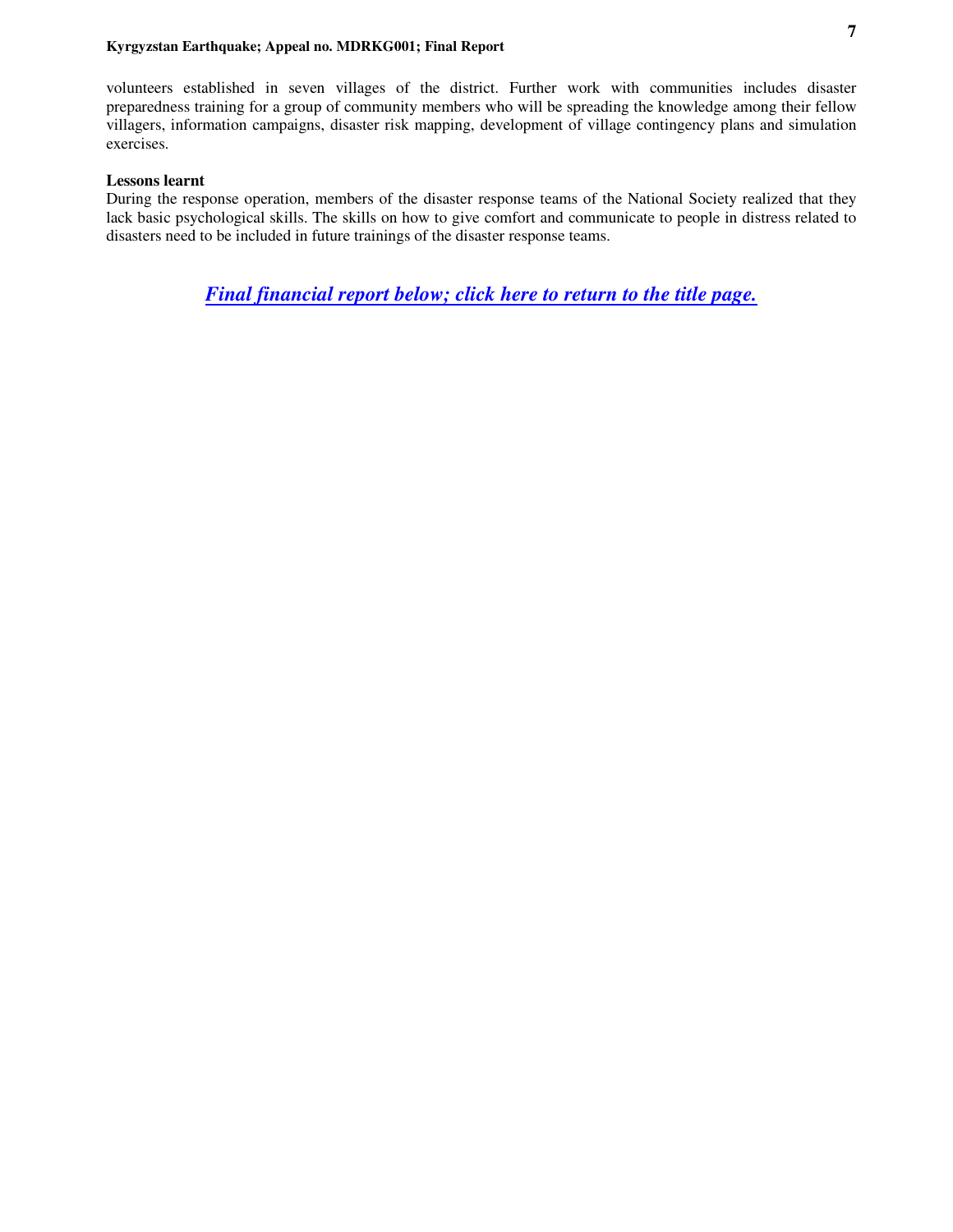#### **International Federation of Red Cross and Red Crescent Societies**

MDRKG001 - KYRGYZSTAN EARTHQUAKE

### **I. Consolidated Response to Appeal**

| <b>Selected Parameters</b> |                 |  |  |  |  |
|----------------------------|-----------------|--|--|--|--|
| Reporting Timeframe        | 2006/12-2007/07 |  |  |  |  |
| <b>Budget Timeframe</b>    | 2006/12-2007/06 |  |  |  |  |
| Appeal                     | MDRKG001        |  |  |  |  |
| Budget                     | APPFAL          |  |  |  |  |

Final Financial Report **All figures are in Swiss Francs (CHF)** All figures are in Swiss Francs (CHF)

|                           |                                                         | <b>Health &amp; Care</b> | <b>Disaster</b><br>Management | Humanitarian<br><b>Values</b> | Organisational<br><b>Development</b> | <b>Coordination &amp;</b><br>Implementation | <b>TOTAL</b> |
|---------------------------|---------------------------------------------------------|--------------------------|-------------------------------|-------------------------------|--------------------------------------|---------------------------------------------|--------------|
| A. Budget                 |                                                         |                          | 657,055                       |                               |                                      |                                             | 657,055      |
| <b>B. Opening Balance</b> |                                                         |                          | 0                             |                               |                                      |                                             | 0            |
| Income                    | <b>Cash contributions</b>                               |                          |                               |                               |                                      |                                             |              |
|                           | <b>British Red Cross</b>                                |                          | 36,150                        |                               |                                      |                                             | 36,150       |
|                           | <b>Finnish Red Cross</b>                                |                          | 8,840                         |                               |                                      |                                             | 8,840        |
|                           | Japanese Red Cross                                      |                          | 15,732                        |                               |                                      |                                             | 15,732       |
|                           | Monaco Red Cross                                        |                          | 8.100                         |                               |                                      |                                             | 8,100        |
|                           | <b>Netherlands Government</b>                           |                          | 40,500                        |                               |                                      |                                             | 40,500       |
|                           | <b>Netherlands Red Cross</b>                            |                          | 64,800                        |                               |                                      |                                             | 64,800       |
|                           | <b>Swedish Red Cross</b>                                |                          | 52,230                        |                               |                                      |                                             | 52,230       |
|                           | <b>Swiss Red Cross</b>                                  |                          | 48,500                        |                               |                                      |                                             | 48,500       |
|                           | <b>C1. Cash contributions</b>                           |                          | 274,852                       |                               |                                      |                                             | 274,852      |
|                           | Reallocations (within appeal or from/to another appeal) |                          |                               |                               |                                      |                                             |              |
|                           | <b>DREF</b>                                             |                          | 100.000                       |                               |                                      |                                             | 100,000      |
|                           | C3. Reallocations (within appeal or                     |                          | 100,000                       |                               |                                      |                                             | 100,000      |
|                           | <b>Inkind Goods &amp; Transport</b>                     |                          |                               |                               |                                      |                                             |              |
|                           | <b>Finnish Red Cross</b>                                |                          | 86,161                        |                               |                                      |                                             | 86,161       |
|                           | <b>C4. Inkind Goods &amp; Transport</b>                 |                          | 86,161                        |                               |                                      |                                             | 86,161       |
|                           | C. Total Income = $SUM(C1C6)$                           |                          | 461.013                       |                               |                                      |                                             | 461,013      |

| U. IULAI IIILUIIIE - JUIIILUIUUI | 401.013 | 40 I.V I J |
|----------------------------------|---------|------------|
|                                  |         |            |
| D. Total Funding = $B + C$       | 461.013 | 461.013    |
|                                  |         |            |

## **II. Balance of Funds**

|                                    | <b>Health &amp; Care</b> | <b>Disaster</b><br><b>Management</b> | Humanitarian<br>Values | Organisational<br><b>Development</b> | Coordination &<br>Implementation | <b>TOTAL</b> |
|------------------------------------|--------------------------|--------------------------------------|------------------------|--------------------------------------|----------------------------------|--------------|
| <b>B. Opening Balance</b>          |                          | υ                                    |                        |                                      |                                  | 0            |
| C. Income                          |                          | 461,013                              |                        |                                      |                                  | 461,013      |
| E. Expenditure                     |                          | $-461.013$                           |                        |                                      |                                  | $-461,013$   |
| F. Closing Balance = $(B + C + E)$ |                          | 0                                    |                        |                                      |                                  | $\mathbf{0}$ |